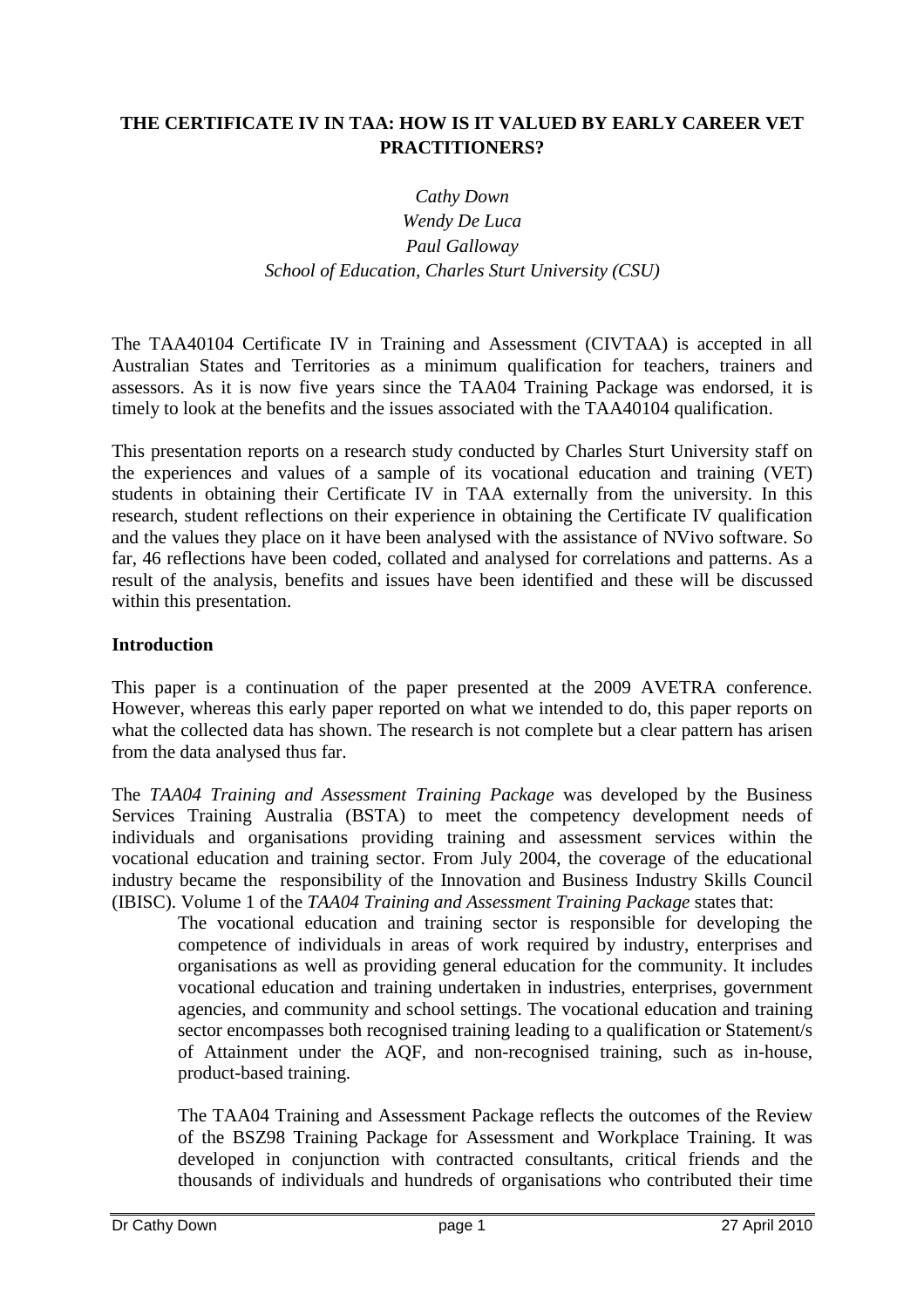and input into the development process. The project was undertaken under the guidance of a Project Steering Committee comprising representatives of key stakeholders and a Reference Group comprising representatives of State and Territory Training Authorities and the Commonwealth government.

(BSTA, 2004, np)

Five years later, it is instructive to look at the implementation of one of the two qualifications covered by the TAA04 Training Package*. TAA40104 Certificate IV in Training and Assessment* (CIVTAA) 'specifies the competencies required to deliver training in an industry area or area of subject matter expertise, and to conduct competency-based assessment in a range of contexts' (BSTA, 2004, np). Given this comprehensive claim, the CIVTAA has been accepted by all states and Territories as the minimum qualification for ongoing employment in public and private registered Training Organisations although some industry areas accept its predecessor, the *BSZ40198 Certificate IV in Assessment and Workplace Training* as the basic qualification for work as an industry trainer. This has meant that there has been a large uptake of people undertaking the CIVTAA to ensure that they have current qualifications to pursue their careers as vocational education and training practitioners.

This research paper considers a serendipitous sample of people who have undertaken the CIVTAA over the past five years. This group, having obtained the CIVTAA from a large number of different registered providers, have subsequently enrolled in one of three university degrees offered by Charles Sturt University to prepare them to become VET teachers and trainers.

In order to provide a clear account of the research and the preliminary results obtained from it, this paper has been organised as follows. A background section looks at some general issues which have been discussed in the literature and at conference gatherings. A clear but abbreviated account of the research methodology follows. Then some key findings are discussed and finally there is a discussion of the implications of these findings. A previous paper on this subject contains a more detailed literature review and outline of the methodology.

## **Background Issues**

As previously mentioned, the CIVTAA was designed and introduced to replace the previous base qualification for VET practitioners, the *BSZ40198 Certificate IV in Assessment and Workplace Training.* The introduction of the new Training Package and Certificate IV qualification was seen as an opportunity to upskill the vocational education and training (VET) industry and to ensure that Training Packages were delivered by teachers and trainers who understood their design, flexibility and implementation issues.

Some of the issues, which the new CIVTAA was thus intended (implicitly or explicitly) to address, included:

- a single entry qualification for all teachers and trainers within the vocational education and training community with limited internal choice of Units of Competency (UoCs);
- simultaneously meeting the needs of experienced and inexperienced teachers and trainers within VET, often within the same student cohor;t
- addressing the needs of teachers and trainers working in a wide range of contexts, modes and with a diverse range of students;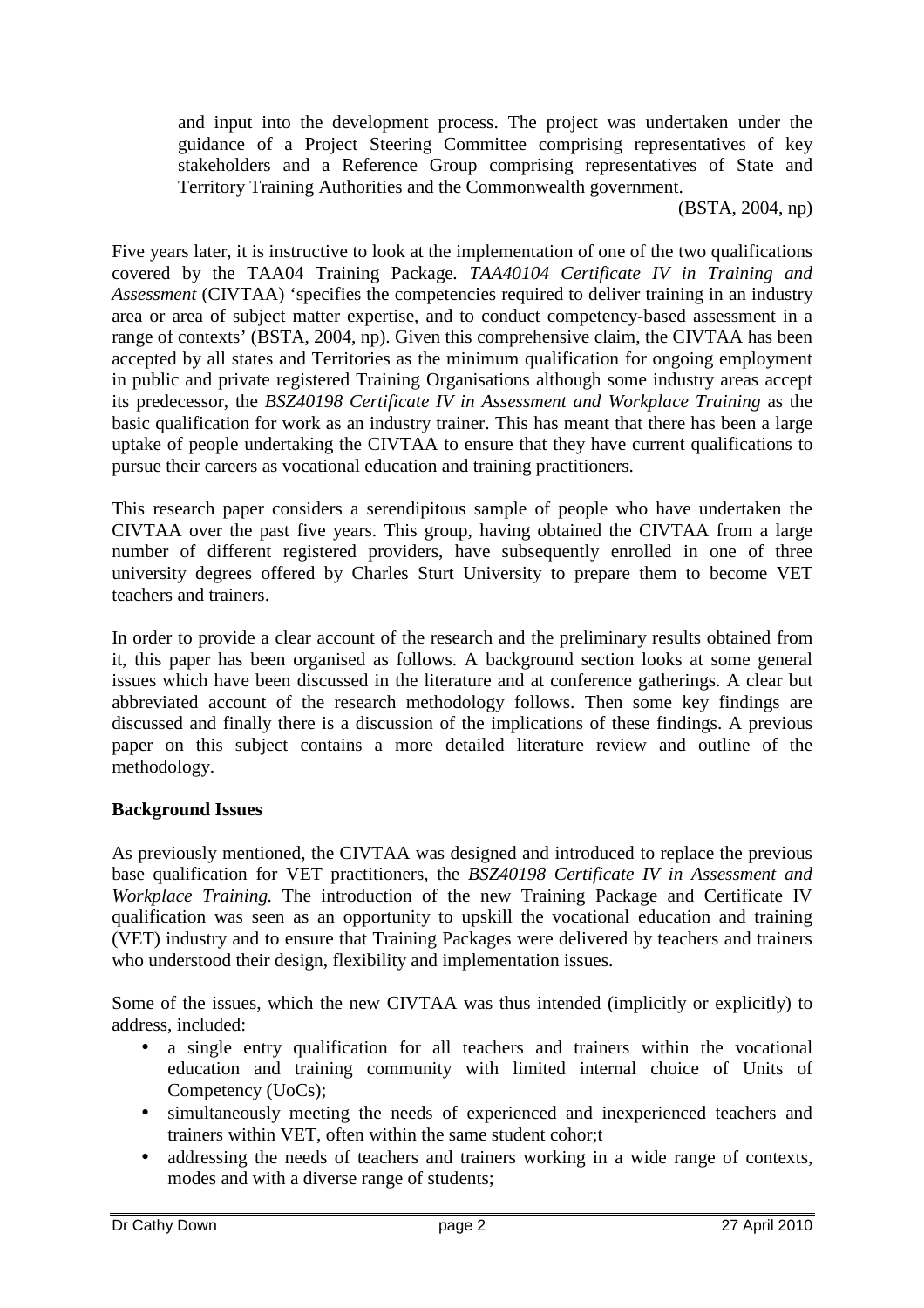- providing RPL where warranted whilst at the same time being able to ensure an understanding of the role of Training Packages and their delivery;
- acknowledging past poor practices which occurred where the BSZ40104 had been awarded as a result of limited training and ad hoc assessments; and
- ensuring that only people who possessed the CIVTAA qualification could teach the qualification.

This research project has been undertaken to see if these six intents have been satisfied by the TAA40104 Certificate IV in Training and Assessment qualification. Specifically, it is the first of these intents which is the most problematic. It is the universality of having a single qualification to meet the needs of a diverse range of teachers and trainers working across numerous and diverse industries, contexts, modes, and students which appears to have strained the effectiveness of the CIVTAA to meet the demands placed upon it. It is unreasonable to expect that a single presenter can comprehend the experiences, let alone meet the needs of a diverse group of teachers and trainers coming from different industries and with differing amounts of teaching/training experience. Yet, especially in the early days of the delivery of the CIVTAA, this is what was expected and which reportedly still occurs, especially within some private providers of the qualification.

That there were some concerns about the introduction of the CIVTAA were confirmed when, in 2007, the NSW Vocational Education and Training Accreditation Board (VETAB) reported on the outcomes of the NSW Vocational Education and Training Accreditation Board (VETAB) strategic audit of the TAA40104 Certificate IV in Training and Assessment in NSW. This audit was undertaken:

in response to a number of concerns raised by stakeholders in the vocational education and training (VET) sector. The audit aimed to assemble a broad picture of the issues faced by registered training organisations (RTOs) in the training and assessment area and what strategies they had developed to manage the implementation of the TAA40104 qualification. The audit involved a number of phases including: the completion and analysis of an online RTO survey; determination of an audit sample; conduct of site audits; and preparation of this report. The audit identified areas of good practice as well as issues that need to be addressed through the continuous improvement process, which is an integral part of the Australian Quality Training Framework (AQTF) 2007.

(NSW VETAB, 2007, p. 1)

Anecdotally, other concerns have been raised when groups of participants and their employers meet, formally or informally (Down, De Luca, & Galloway, 2009). Some of these concerns have been presented at conferences or published and include the following (Brennan Kemmis, Simons, Smith, & Mayo, 2007; Bush & Smith, 2004; Down et al., 2009; Francisco & Darwin, 2007; Mitchell, 2008; Robertson, 2009). The authors of this paper also teach in CSU's Associate Degree in Bachelor of and Graduate Diploma of VET courses and have first hand experience of both teaching within the Cert IV in TAA and teaching graduates of this program. The need for the research came largely from their recognition of the need to investigate the apparent problems

# **Research Methodology**

The objective of the research was to use reflective data in order to investigate how relatively inexperienced VET practitioners are developing their practice and expertise. This data was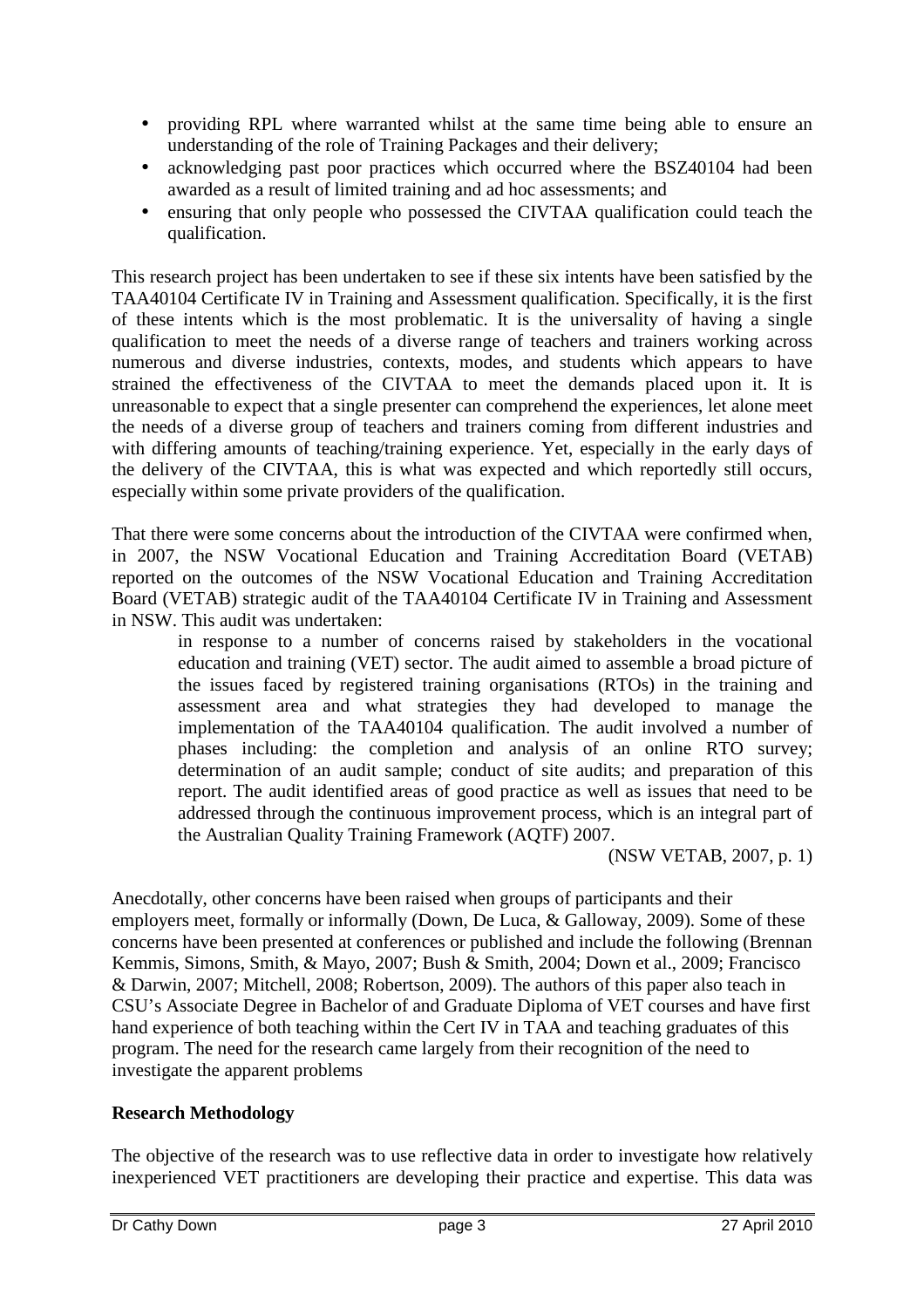available from student assignments which had been undertaken over the past four years. However, the first step in the research project was to notify all students who had undertaken and completed the particular subject involve and gain both their consent to participate in the research and to provide us with an electronic copy of their reflective essay on their TAA40104 Certificate IV experience. Further details of this process are available (Down et al., 2009).

Reflective essays which students had written for one of their CSU subjects were used as the basic data. The qualitative analysis of the students' reflective essays essentially followed the methods and conventions of narrative analysis. The data was interrogated around the three research questions on which the project was based. That is:

- 1. How did you undertake your TAA40104 Certificate IV in Training and Assessment?
- 2. What did you learn by undertaking this qualification?
- 3. What do you still consider you need to learn in order to work effectively as a VET practitioner?

These are also the questions which framed the participants' reflective essays. The coding for the analysis was initially based on current anecdotal "memory" from originally reading the students essays. This was then augmented as the data was processed and sorted. The following section looks at the findings which have come from the data analysis using NVivo to ensure systemic and reliable analysis.

Because the research questions were very closely aligned to the assignment questions which elicited the data, the data collection has been relatively straightforward. The use of NVivo and internal double checking of assigned categorisations enabled a rigorous analysis and resulted in high quality research outcomes.

# **Indicative Findings**

As the data analysis is still in progress, this paper reports on the demographic data from all 73 participants. However, the reflective data of only 46 of the respondents has so far been analysed. However, at this stage of the research, clear issues are emerging and these are reported upon in this paper

# *Participants*

Most of the participants (86.5%) were between 31 and 50 years old and fairly evenly spread across this age range with 41-50 as the median age range and an estimated average age of 43.4 years. This is not unexpected because most VET teachers/trainers have had more than five years experience in industry and have formal qualifications in their industry area before being appointed as teachers/trainers. There was a gender balance with 37 females and 36 males responding to the survey. Most of the participants (57 or 80.2%) had less than 10 years experience working within the VET sector whilst a further six had between 11 and 15 tears experience and eight claimed to have been working in the sector for more than fifteen years.

The 73 participants in the survey thus far come from every Australian State and Territory excepting Tasmania with most of these coming from NSW (72.6%). When asked to describe their primary occupation, the majority responded in the category of teacher/trainer (84.5%). When asked where they worked, 55 (77.5%) responded they were employed by a TAFE institution with a further 10 (13.6%) coming from other types of Registered Training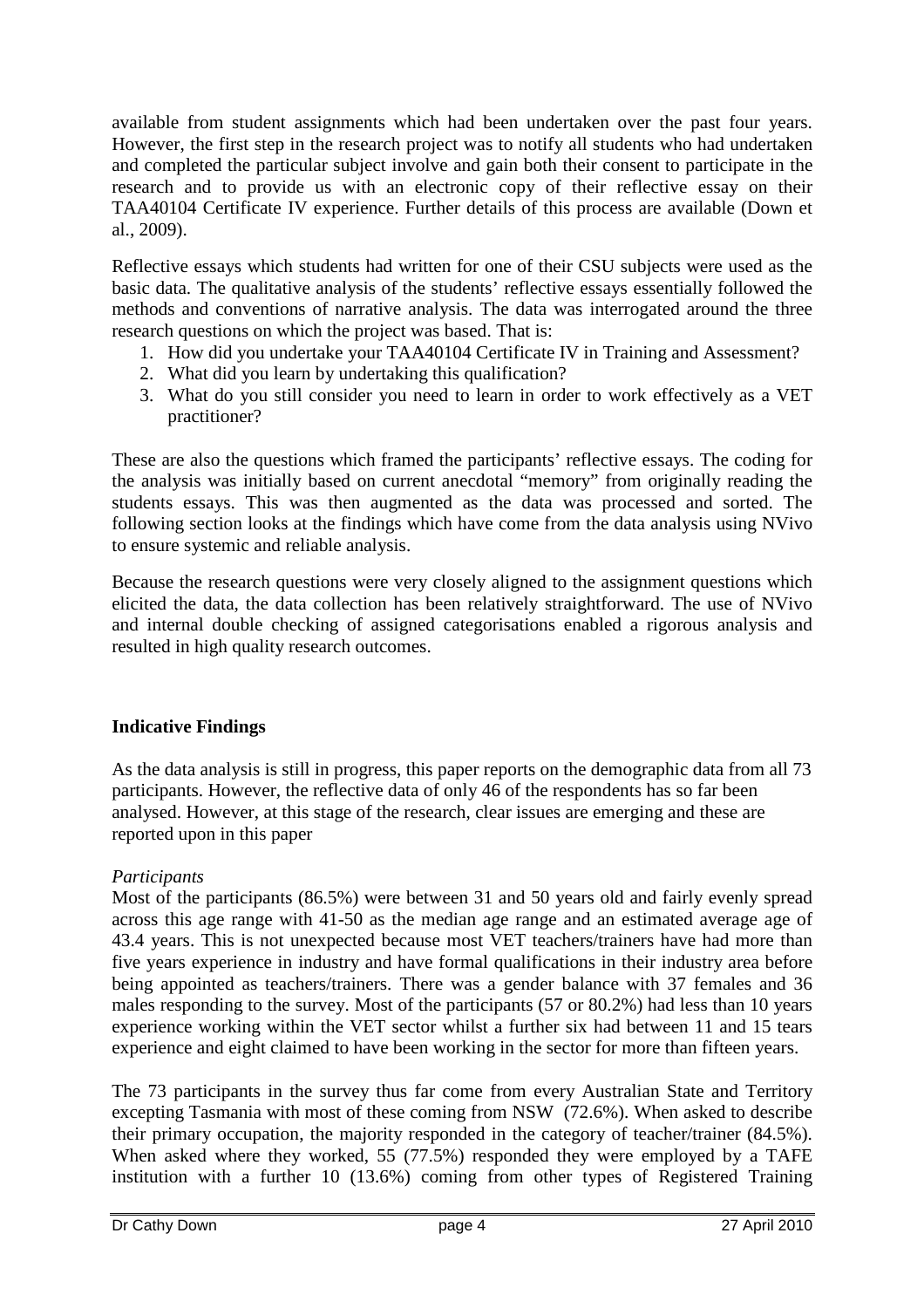Organisations (RTOs). The remainder were employed at Job Providers (5), higher education (1), non-RTO training providers (2), Defence (4), other Government departments (2) and other (3). Most of the participants (74.3%) were employed on a full time basis with the others being employed on a part-time (9), casual (5) or contract (5) basis. One of the respondents was unemployed.

## *Coding and Analysis*

As previously stated, the coding was performed by first dividing the data into three main groups which corresponded to the three research questions: participants' experience of undertaking their CIVTAA; the learning it gave them; and what they believe they still need to learn. These three groups were further divided as indicated by the data itself. Whilst the original three groupings, named for expediency as experience, learning and improvement, received the majority of the comments from the dissected data, another five groups emerged. These related to confidence, the rationale for undertaking the project, selection of a provider, the value of the qualification, and workplace learning.

#### . *Rationale*

Eleven of the 46 data sets so far analysed referred to their reasons for undertaking the CIVTAA. Most of these were concerned with improving practice and securing employment although other respondents commented on their career enhancement, the need to better understand and work with Training Packages, their need to understand the national VET system and the cost of undertaking the CIVTAA. Interestingly, the participants whose data was considered in this section perceived undertaking the CIVTAA as an opportunity and a challenge which would assist them in furthering their career. As one participant wrote:

In October 2007, I commenced as a full-time teacher with TAFE and began a journey of epic proportions. Having very limited experience in pedagogy and no previous exposure to the vocational education and training (VET) sector, the learning curve has been steep. While I possessed the BSZ10198 Certificate in Assessment and Workplace Training, I was ill prepared for the challenges ahead. After ten months in the position, I have come to understand that VET has endless facets and operates in a constantly changing environment and I may never feel 'fully prepared' again. Nevertheless the personal challenge and satisfaction that comes from teaching adults has far surpassed my original expectations.

(participant008)

## *Choice of Provider*

Reasons provided for the choice of a provider included the need to study by distance because of the demands (such as travel) of their current employment; working for the provider; previous experience studying with the provider; searching the Internet; and personal recommendation. One participant wrote:

I attained my Certificate IV in Training and Assessment through a local Registered Training Organisation (RTO)… . I came across this RTO after undertaking several days' research via the Internet. There was a vast number of RTO's offering this course and on the recommendation of a colleague who specialises in Career Counselling, I approached … [this RTO] regarding enrolment for an upgrade of my Certificate IV in Assessment and Workplace Training.

(participant005)

Another participant used getting her CIVTAA as an opportunity to see how training was delivered away from her workplace when she wrote: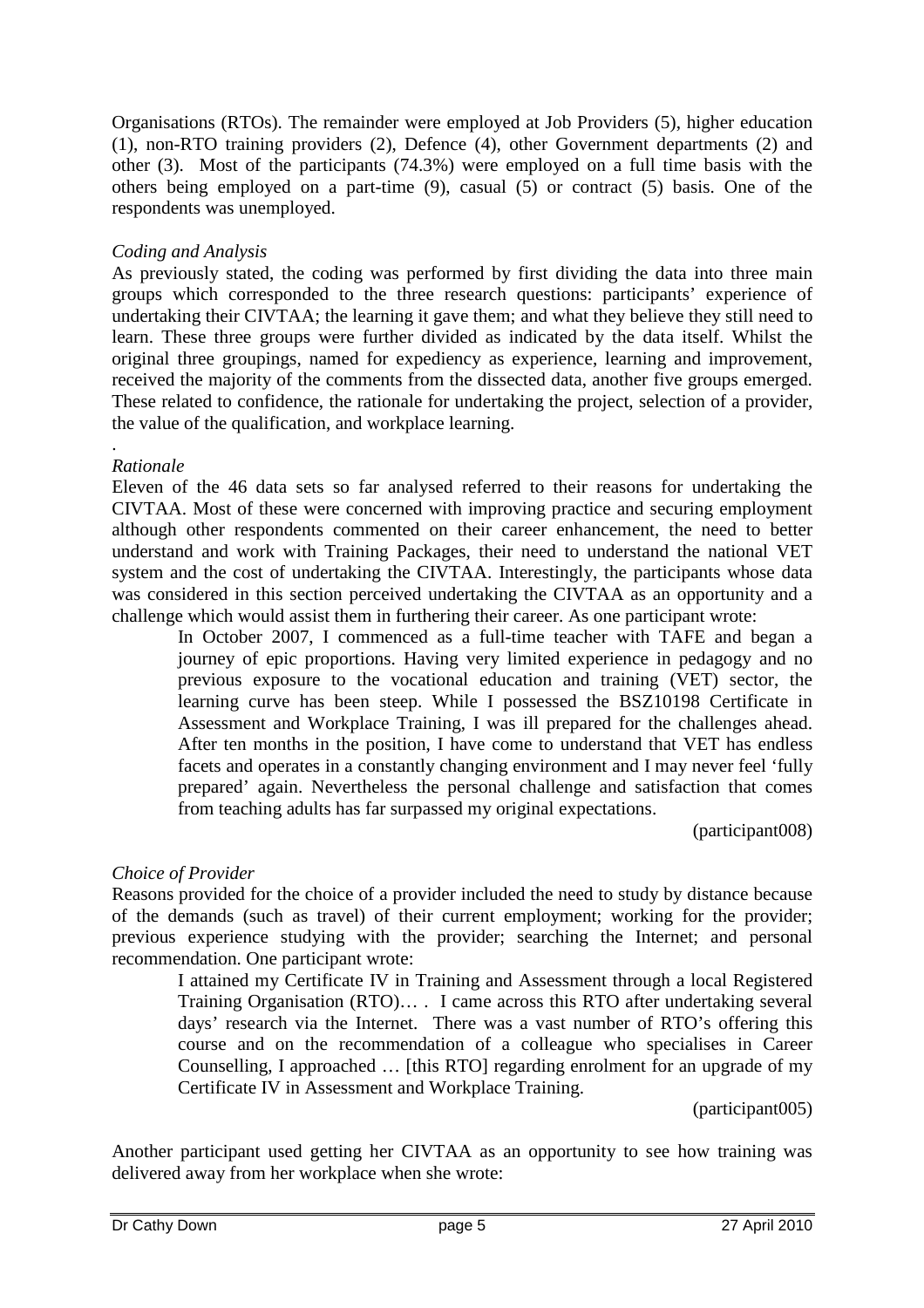I am a full time and permanent employee of TAFE N.S.W. … Institute. They were not delivering the program in a format that suited; also I was very interested to see how other Registered Training Organisations (RTO) delivered this new training package programme, knowing that this new qualification had increased considerably in content.

(participant039)

#### *Value of the qualification*

The six participants whose data was classified in this section valued the CIVTAA as to them it represented a well-regarded qualification which met the minimum qualifications for entry into a teaching/training career. As one participant wrote:

Overall, I am pleased that I have undertaken this training and am up-to-date with a nationally recognised qualification. This qualification will enhance my practices within the VET environment and hopefully increase my employment opportunities in the future.

(participant069)

#### *Confidence*

All fifteen participants, who wrote about the confidence they had gained from the CIVTAA, were very positive about the CIVTAA. They wrote about their growing confidence with teaching in group situations, workplace training and assessment processes. They believed that the CIVTAA had enabled them to better understand their role as VET teachers/trainers and to work with their students/learners more effectively. Training Packages and a wider knowledge of how the VET system operates and its policies and practices were cited a number of times as being factors in this new-found confidence. One participant, who had a wide experience of practice within the VET system within industry contexts, wrote:

The TAA has helped me plan and organize my lessons more effectively. It has given me a greater understanding of Training Packages and how to interpret and use them effectively. The TAA material has also greatly assisted me in developing effective assessment tools. This in turn allows me to plan and organize my assessment so that they valid and meet auditing requirements.

(participant010)

## *The CIVTAA experience*

Data on how the participants experienced the CIVTAA was initially divided into two major subgroups, that is, comments about the delivery of the CIVTAA as they experienced it and comments about the qualification itself.

The participants' experience was very diverse and the material relating to this was initially coded into a number of groups. These included issues about the recognition of prior learning, training format, assessment, modes of delivery, benefits and challenges. Approximately one third of the participants had undertaken the BSZ40198 Certificate IV qualification before undertaking the CIVTAA. It was interesting to note that four of these participants reported that they had learnt more from the BSZ qualification than they did from the newer Certificate. For example:

In 1999, I completed Certificate IV in Workplace Training (Category 2) by attending weekly night classes at Kimberley TAFE for the entire year. This pace allowed time for consideration and reinforcement of learning. The Lecturer organised each student to prepare and deliver aspects of the course to classmates, which greatly boosted my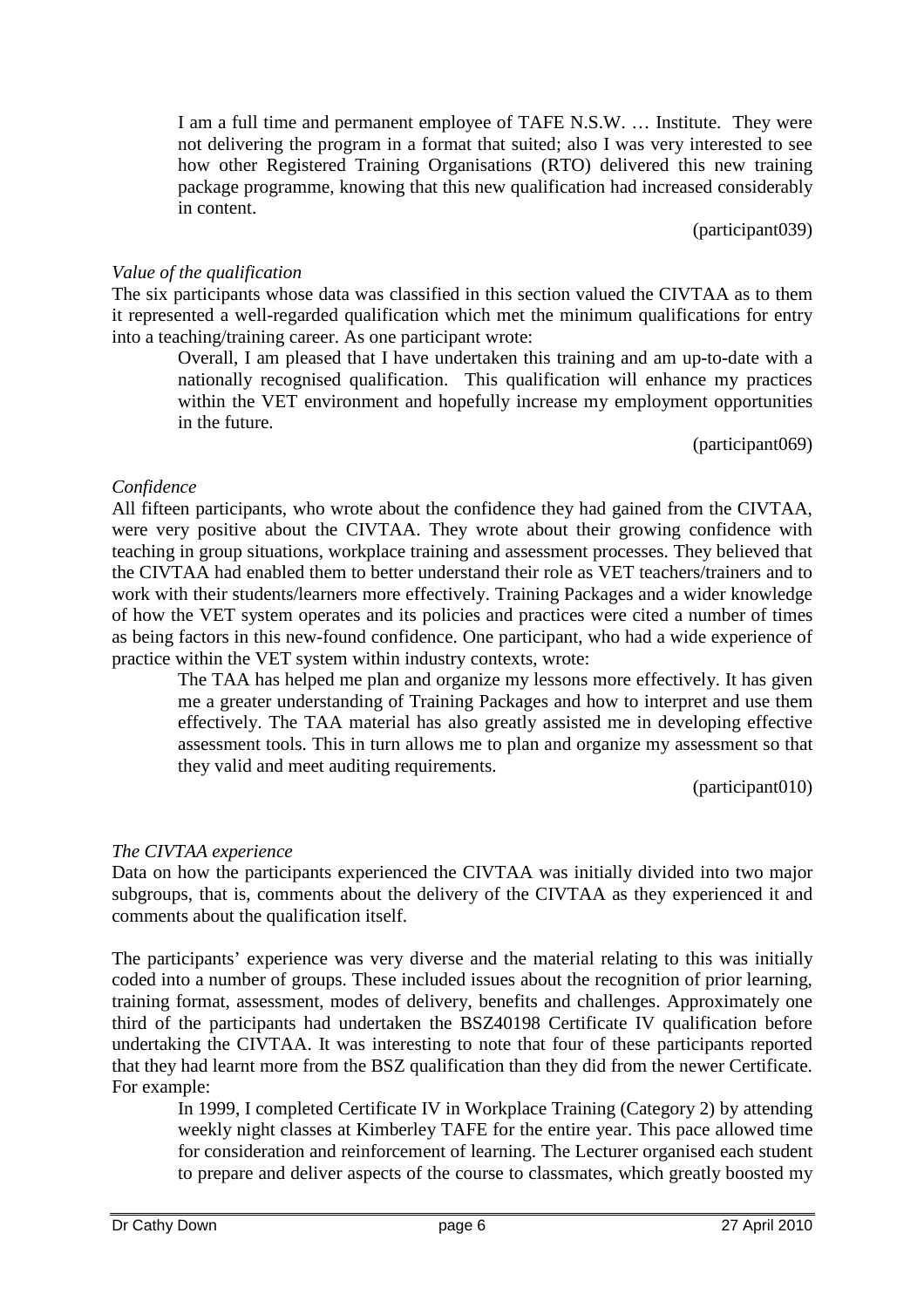confidence in my ability to teach.

Like many of the others with their BSZ, this participant undertook their CIVTAA mainly by RPL and felt that, by so doing, an opportunity to increase her skill and knowledge had been missed. As another participant expressed it:

As I completed the Certificate through RPL without the need to learn additional material, I wonder if I have missed out on finding all the relevant information. My apparent need for as much information as possible is something that I did not realise about myself before.

(participant038)

This is not to say that the majority of those participants who undertook their CIVTAA by RPL regretted it. Most found that the process in itself was a learning experience and that their ability to undertake RPL assessments and assessment in general had benefited from their experience. As the previous participant wrote:

As I have been teaching an average of 20 hours per week for approximately 3 years, I successfully completed it through the Recognition of Prior Learning (RPL) process. Using RPL to obtain a qualification has been an interesting process in itself. I have found that gathering evidence was easier than I had anticipated. Due to having a range of teaching experience, including facilitating flex students and trainees, I was able to collate evidence that covered all Units in the Certificate IV in a relatively short period of time. It has shown me that RPL does not need to be laborious and cumbersome but can be a streamlined yet thorough process.

(participant068)

An interesting finding was the enthusiasm conveyed by a group of participants over using a group RPL process to obtain their CIVTAA. These participants reported very favourably on the collegial learning which helped them to identify not only pertinent past experiences but helped them to determine what would be acceptable evidence. One participant described how she had applied that experience with a class of her own:

By participating in a 'facilitated conversation', directed by the educator, learners demonstrate their competence by sharing specific experiences from their own employment. The educator provided prompts for the direction of the conversation, depending on the unit of competency relating to the conversation and the learners responded to each other's examples. This method was found to be incredibly successful, and all five learners achieved the qualification. By sharing examples from their experiences, the learners not only gained an understanding of their own knowledge but developed it by learning from their peers.

(participant071)

## *Learning achieved*

Material coded under this section was further subdivided to include the categories learning about, learning to do and learning to be. Most of the participants agreed that the CIVTAA had been instrumental in developing them as VET practitioners. For example, one participant wrote:

I feel that this course enhanced my ability as a VET teacher as although I had over twenty six years of vocational experience and was confident in my technical ability, this course focussed me more on the training and assessment side of VET and I feel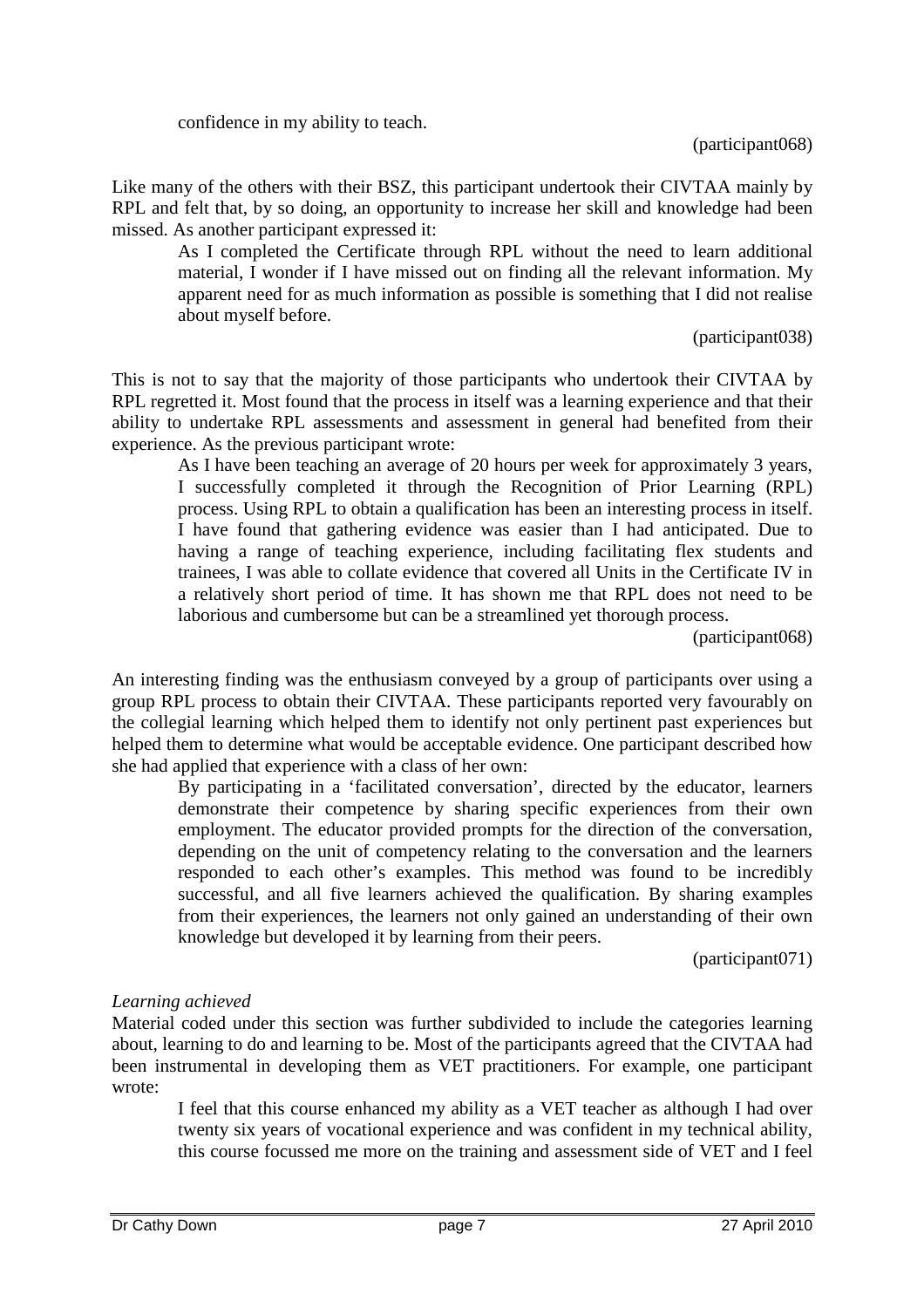more confident in my delivery of training as a result, particularly in regard to the theory sessions.

(participant002)

Learning to use Training Packages was another aspect of the CIVTAA considered by participants to be useful. As one participant wrote:

The most beneficial part of my learning was the valuable time going through Training Packages and Units of Competency, which was essential for my work. This involved breaking down the elements, identifying the action words and text types, what types of communication methods are used and the language, literacy and numeracy aspects.

(participant009)

Increased awareness of the VET system, its policies and practices was also reported by many participants as a benefit of the CIVTAA. One participant expressed it as:

When addressing outcomes for "Work effectively in Vocational Education and Training", I realised I had not kept informed of developments and changes beyond my small College into the national VET sector. Attending classes, searching websites, and reading ANTA Learning Guides and WA Department of Education and Training publications helped update and consolidate a big picture view.

(participant068)

Other learning outlined by the participants included teaching and learning strategies, meeting student needs, working with others and workplace learning. Only two of the participant believed that they had not benefited from undertaking the CIVTAA.

## *Further learning and improvement*

Given that all the participants in this research project are currently undertaking, or have completed, further university studies since completing their CIVTAA, it is not surprising that the participants reported that they wanted to learn more about the processes of teaching, learning and assessment across a variety of contexts. As one participant wrote:

The Certificate in Training and Assessment (TAA) has provision to provide a solid foundation for the preparation and delivery of lessons and the preparation, documentation and undertaking of assessments. It does not however, prepare a practitioner for the more complex issues of managing diversity, learning styles and individualisation of training. To use Schön's (1987) swamp analogy, the TAA certificate addresses the 'high ground' where 'relatively unimportant' issues can be solved (Schön, 1987, as cited in Hobley, 2003, p. 28). My descent into the 'messy swamp of complex classroom practice' (Hobley, 2003, p. 28) has been aided by my university studies which has provided a solid foundation of understanding, my growing portfolio of training experience and shared experiences of other VET practitioners.

(participant008)

Not surprisingly, all the participants regarded their acquisition of the CIVTAA as an early step in their development as VET practitioners and recognised that their continued development would be their responsibility and the result of critical reflection on their practice and enhancing their educational understanding through reading, discussion with their peers and attending professional development activities. A number of the participants wrote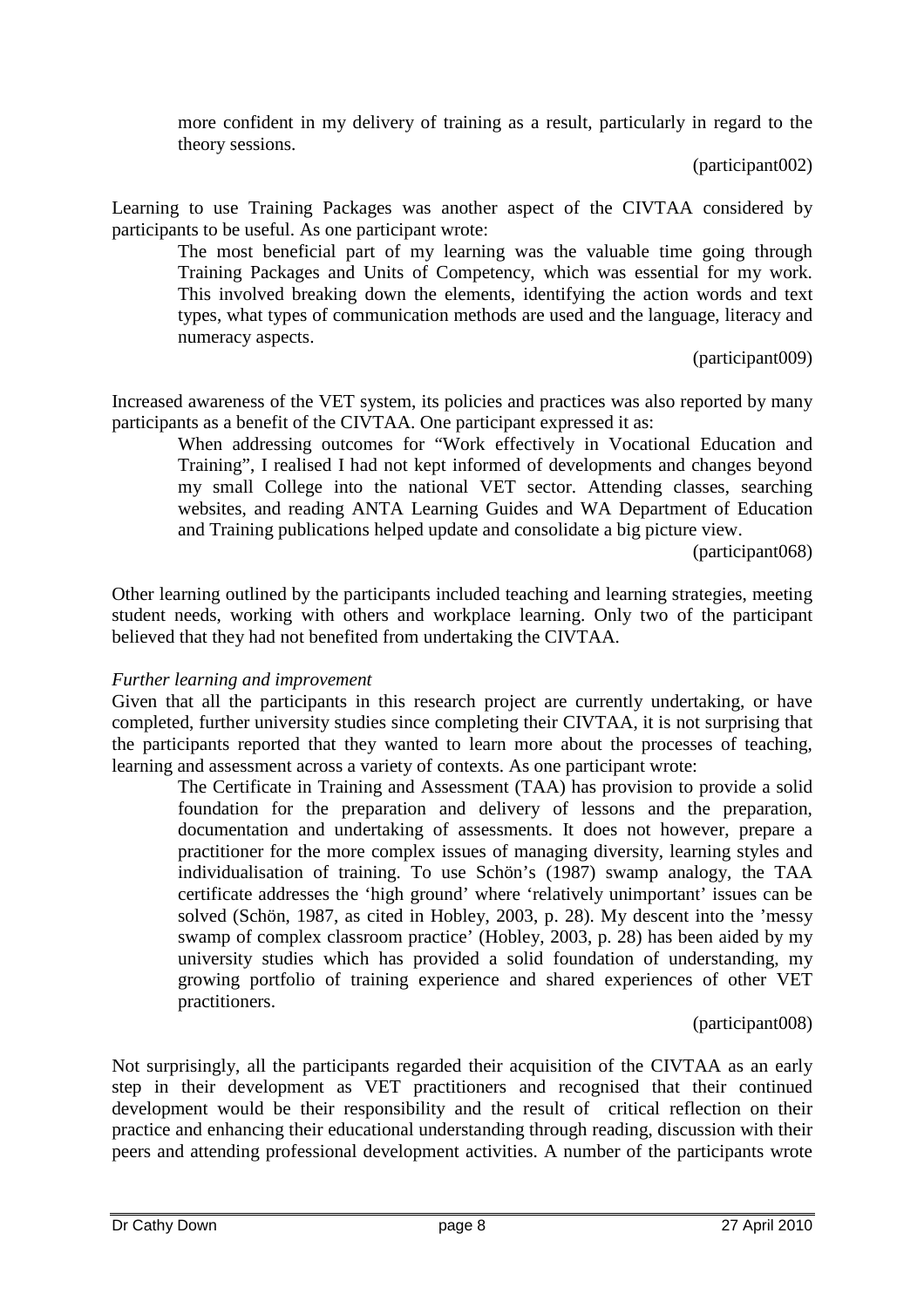about the changes they would be facing as their careers in VET developed including the following participant who wrote:

To improve my practice I have to understand the potential needs of wider society such as cultural, physical, emotional and intellectual. The RAAF is not as diverse as society as a whole so to transition I must broaden my perspective. I also need to increase my exposure to civilian training packages as the RAAF curricula system is less comprehensive due to its outcome focused nature, not allowing for much variation in delivery and design. The softer, people side of training is where I have to improve the most and my recent studies in management and training are starting to open my eyes up to different paradigms and social perspectives which will hopefully make me more effective as a teacher.

(participant067)

#### **Conclusion**

The previous section has, of necessity, only sketched the bare outlines of the data collected and analysed in the research project thus far. It has, however, illustrated some important issues raised a group of our current and graduated students who have themselves undertaken the CIVTAA over the past five years. This is important. It is also data which was obtained through a relatively unstructured process; that of a written reflection on experience within a limited framework of 800 words. So whilst there is much that might have been addressed in greater details, this paper reflects the experience and learning that the participants regard as personally important.

The TAA40104 is currently under review. One of the issues that the review has been addressing is how to keep a common base qualification for VET practitioners whilst avoiding the ills which accompany a "one size fits all" approached. This research not only confirms that some reform is needed. This includes a re-think of the concept of a single qualification for a very diverse section of the workforce but also more consistency in both teaching and assessment. The participants also acknowledged the benefits which the CIVTAA has provided for a group of relatively inexperienced but very enthusiastic VET practitioners

## **References:**

Brennan Kemmis, Ros, Simons, Michelle, Smith, Erica, & Mayo, Nada (2007). *Teacher preparations for the VET sector*. Paper presented at the Evolution, Revolution or Status Qo: VET in new contexts - AVETRA10th Annual Conference 2007.

BSTA (2004a). *TAA04 Training and Assessment Training Package.* Accessed on 6 December 2009 from

http://www.ntis.gov.au/Default.aspx?/trainingpackage/TAA04/volume/TAA04\_1/chapter/Intro

BSTA (2004b). *TAA04 Training and Assessment Training Package.* Accessed on 6 December 2009 from

http://www.ntis.gov.au/Default.aspx?/trainingpackage/TAA04/qualification/TAA40104/rules

Bush, Tony, & Smith, Erica (2004, 6-8 December 2004). *Articulation and embedding: Using the Certificate IV in Assessment and Workplace Training to explore the relationship between the Higher Education and VET sectors.* Paper presented at the Doing-Thinking-Activity-Learning. Proceedings of the 12th Annual International Conference on Post-compulsory Education and Training, Crowne Plaza Surfers Paradise, Gold Coast, Queensland, Australia.

Down, C. M. (2002). *Strategic evaluation of the qualitative impact of the introduction of Training Packages on vocational education and training clients* (published). Melbourne: Australian National Training Authority.